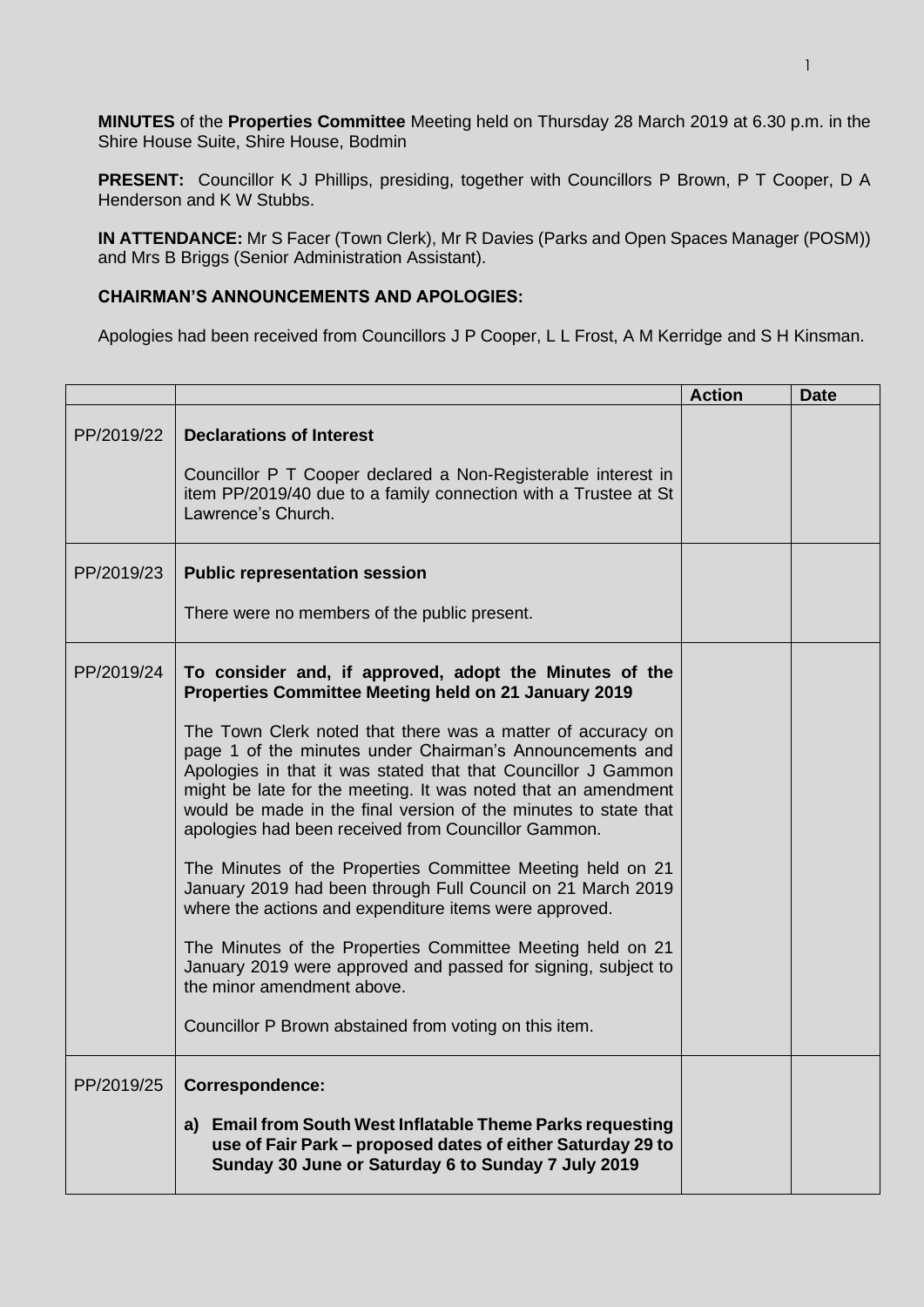| A copy of the email was circulated with the agenda.                                                                                                                                                                                                                                                                                                                                                                                                                                                                                                                                                                                                                                                                                                                                                                                                                                                                                                                                              |
|--------------------------------------------------------------------------------------------------------------------------------------------------------------------------------------------------------------------------------------------------------------------------------------------------------------------------------------------------------------------------------------------------------------------------------------------------------------------------------------------------------------------------------------------------------------------------------------------------------------------------------------------------------------------------------------------------------------------------------------------------------------------------------------------------------------------------------------------------------------------------------------------------------------------------------------------------------------------------------------------------|
| The Town Clerk reported on the event and the proposed<br>operating hours and noted that the Facilities Administrator<br>would agree a suitable date with the event organiser should<br>Council support the request and that, given the risks<br>associated with inflatables, the Council would be requiring<br>copy Risk Assessments, Method Statements, £10 Million<br>public liability. Security visits by Kestrel Guards to mitigate<br>vandalism of the public toilets would be factored in to any hire<br>charges. The Council would also issue advice around not<br>operating inflatables in windy or wet conditions, ensuring that<br>numbers on a ride at any one time are restricted and that age<br>ranges are managed and segregated to mitigate collision risk<br>between older and younger children. The Town Clerk advised<br>that he had also requested up-to-date inflatables advice from<br>the Council's insurers given recent high-profile incidents on<br>the national news. |
| The Town Clerk noted the following events are currently<br>scheduled to visit Fair Park during the 2019 summer season:                                                                                                                                                                                                                                                                                                                                                                                                                                                                                                                                                                                                                                                                                                                                                                                                                                                                           |
| > Anderton & Rowland May Fair - provisional dates<br>Thursday 9 to Sunday 19 May 2019, with operational days<br>of Saturday 11th to Saturday 18th May;<br>$\triangleright$ Bodmin Carnival - Saturday 17 August;<br>$\triangleright$ Circus – Monday 19 to Monday 26 August.                                                                                                                                                                                                                                                                                                                                                                                                                                                                                                                                                                                                                                                                                                                     |
| It was AGREED to RECOMMEND giving Officers delegated<br>authority to arrange a suitable date for this event, subject to<br>the hirer providing full payment in advance and with the<br>request that all operator vehicles are parked on the<br>hardstanding area at Fair Park and not on Corporation Road.                                                                                                                                                                                                                                                                                                                                                                                                                                                                                                                                                                                                                                                                                       |
| b) Email from The Hugs Foundation requesting use of the<br>Shire House Suite for a fundraising event on a Saturday<br>or Sunday                                                                                                                                                                                                                                                                                                                                                                                                                                                                                                                                                                                                                                                                                                                                                                                                                                                                  |
| A copy of the email was circulated with the agenda.                                                                                                                                                                                                                                                                                                                                                                                                                                                                                                                                                                                                                                                                                                                                                                                                                                                                                                                                              |
| The Town Clerk noted that the request was not from the Hugs<br>Foundation but from a member of the public wishing to raise<br>funds to donate to them.                                                                                                                                                                                                                                                                                                                                                                                                                                                                                                                                                                                                                                                                                                                                                                                                                                           |
| The Town Clerk reported that a specific date had not been<br>indicated and that he understood the model for the event to<br>be that stall holders would purchase a space, with the<br>proceeds being donated to the Hugs Foundation, with stall<br>holders then keeping monies made from trade on the day.                                                                                                                                                                                                                                                                                                                                                                                                                                                                                                                                                                                                                                                                                       |
| Members noted that the Shire House Working Party were<br>currently in the process of revising the hire charges, and that<br>they were hoping to have a new structure to propose for<br>adoption at the Full Council meeting on 23 May, with a view<br>to providing affordable costs for community organisations.                                                                                                                                                                                                                                                                                                                                                                                                                                                                                                                                                                                                                                                                                 |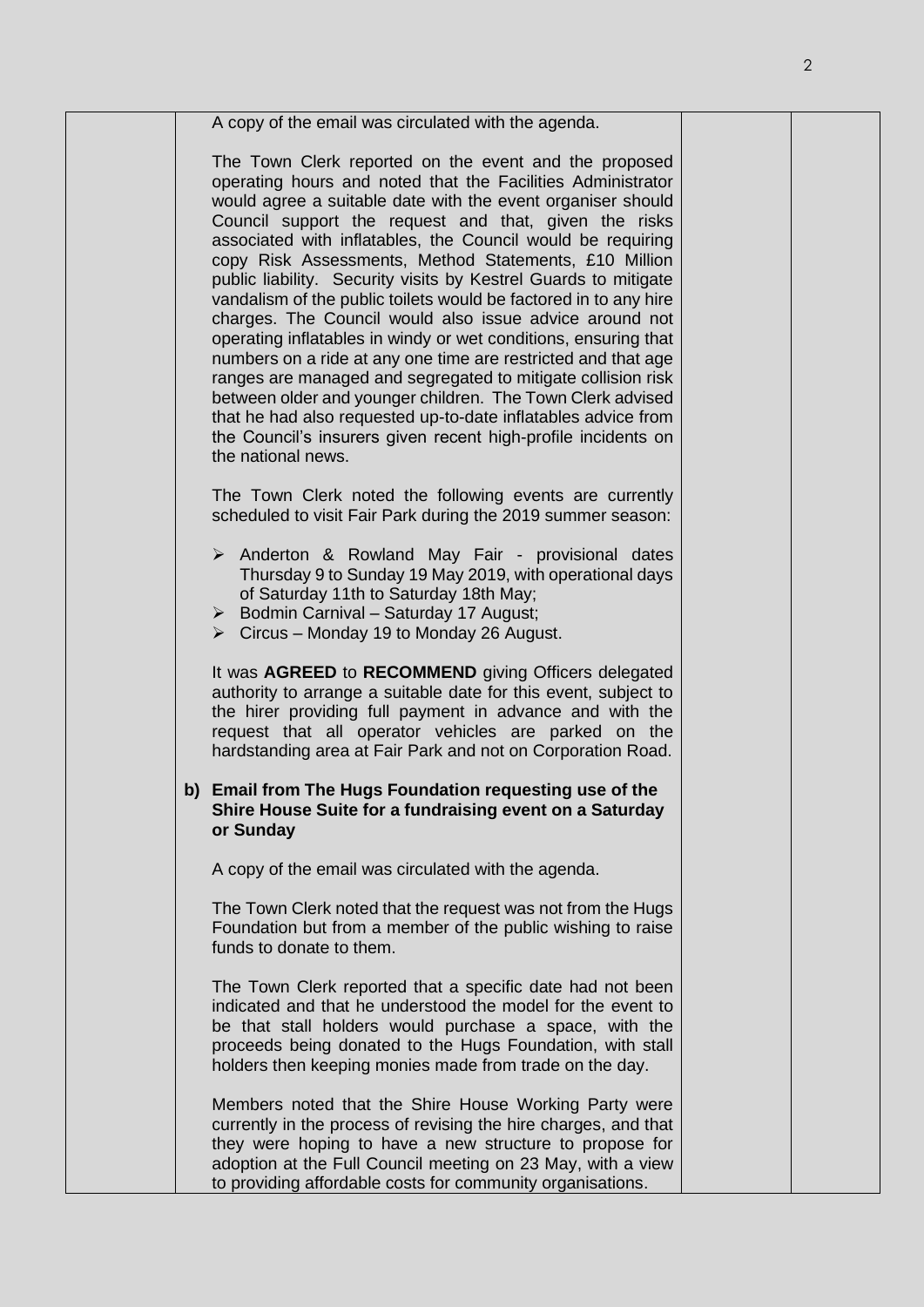| Some Members also indicated their willingness to act as<br>caretakers for this event on a rota basis in order to reduce<br>costs should the event take place on a Saturday or Sunday<br>outside the Caretakers core working hours.                                                                                                                                                                                                                                                                                                                                                                        |
|-----------------------------------------------------------------------------------------------------------------------------------------------------------------------------------------------------------------------------------------------------------------------------------------------------------------------------------------------------------------------------------------------------------------------------------------------------------------------------------------------------------------------------------------------------------------------------------------------------------|
| It was AGREED to RECOMMEND advising the hirer that a<br>new charging structure was under review and that clarity on<br>future charges was an item for discussion at the Adjourned<br>Council meeting on 23 May. It was further AGREED to<br><b>RECOMMEND</b> advising that Councillors had offered their<br>support for caretaking the event on a rota basis.                                                                                                                                                                                                                                             |
| c) Any other item of correspondence that the Chairman<br>considers appropriate                                                                                                                                                                                                                                                                                                                                                                                                                                                                                                                            |
| The Chairman outlined an email she had received earlier that<br>day from a local resident wishing to hire Narisa Hall on<br>Sunday 9 June for a 'Big Lunch' on behalf of Connections<br>Through Food. The organisers had secured some Lottery<br>funding for the event and wanted to know whether Council<br>would agree to free use of Narisa Hall and Lawn.                                                                                                                                                                                                                                             |
| Members enquired as to the charges levied for the May Fair<br>the previous year. The Town Clerk responded to confirm that<br>the organisers paid for the hire of the Lawn and were allowed<br>use of Narisa Hall at no extra charge. He noted that a recharge<br>for water had also been agreed but that usage was modest<br>and no recharge made.                                                                                                                                                                                                                                                        |
| The requirement to have a Council representative on site for<br>insurance purposes was discussed, with some Members<br>indicating their willingness to provide caretaking on a rota<br>basis.                                                                                                                                                                                                                                                                                                                                                                                                             |
| The POSM noted that the building was currently surrounded<br>by security fencing due to previous vandalism. He commented<br>that it would be possible to open the fencing for the event but<br>taking it all down would not be possible as it was bolted to the<br>floor. He confirmed it would be possible to provide access for<br>water and toilet facilities.                                                                                                                                                                                                                                         |
| The Town Clerk commented that a list of activities from the<br>event organiser would be required for risk assessment<br>purposes.                                                                                                                                                                                                                                                                                                                                                                                                                                                                         |
| Councillor K J Phillips queried providing the event hirer with a<br>key as she was aware that they had public liability in place for<br>their event. The Town Clerk advised that public liability would<br>relate to their event and any associated activities that their<br>insurers were covering. The Town Clerk advised that the<br>Council's insurers were of the view that keys should only be<br>given to hirers where a long standing relationship existed, that<br>the number of keys issued should be limited but that if the<br>building is not secured, some elements of the insurance policy |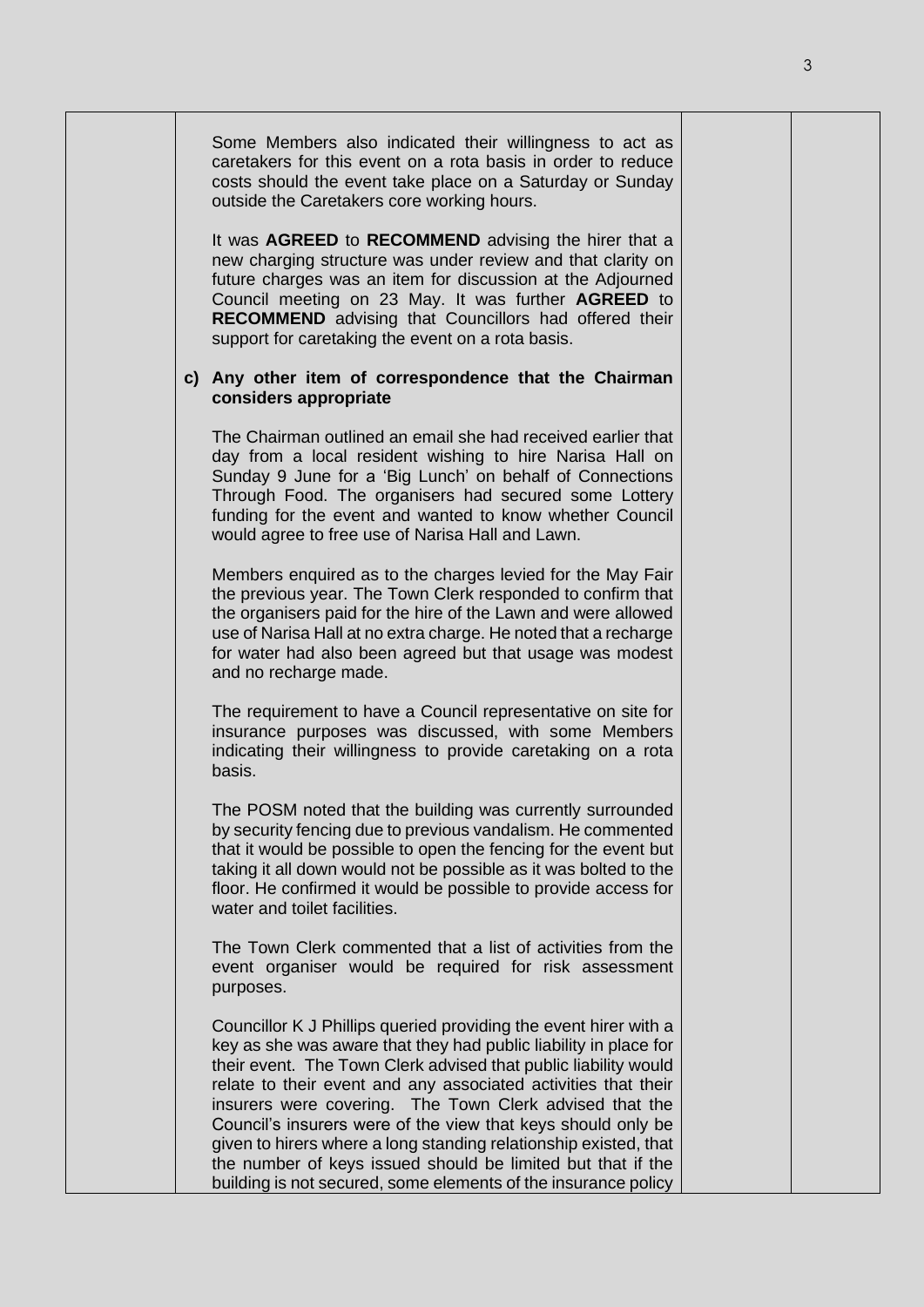|            | meeting.      | would be at risk. In the longer-term, it was the Council's aim<br>to have Narisa occupied by a lease arrangement and not via<br>frequent bookings. Councillor Phillips enquired as to how<br>other venue owners manage this insurance consideration<br>when providing hirers with a key to their building. The Town<br>Clerk considered that this matter related more to the Shire<br>House Suite and responded to confirm that the ESO was<br>currently investigating this and that insurance information<br>would be taken to the next Shire House Working Party<br>It was AGREED to RECOMMEND offering the hire of Narisa<br>Hall and Lawn on the same terms as for the 2018 May Fayre,<br>on the condition that Councillors were available on a rota<br>basis to act as caretakers for the event.<br>There were no further items of correspondence. |  |
|------------|---------------|---------------------------------------------------------------------------------------------------------------------------------------------------------------------------------------------------------------------------------------------------------------------------------------------------------------------------------------------------------------------------------------------------------------------------------------------------------------------------------------------------------------------------------------------------------------------------------------------------------------------------------------------------------------------------------------------------------------------------------------------------------------------------------------------------------------------------------------------------------|--|
| PP/2019/26 | include:      | Update on the current status of key Council projects to                                                                                                                                                                                                                                                                                                                                                                                                                                                                                                                                                                                                                                                                                                                                                                                                 |  |
|            |               | A report was circulated with the Agenda.                                                                                                                                                                                                                                                                                                                                                                                                                                                                                                                                                                                                                                                                                                                                                                                                                |  |
|            | a) Skate Park |                                                                                                                                                                                                                                                                                                                                                                                                                                                                                                                                                                                                                                                                                                                                                                                                                                                         |  |
|            |               | It was noted that this matter was listed separately on the<br>agenda (minute ref PP/2019/38) and would be discussed in<br>more detail at that point in the meeting.                                                                                                                                                                                                                                                                                                                                                                                                                                                                                                                                                                                                                                                                                     |  |
|            |               | b) Fair Park Toilets                                                                                                                                                                                                                                                                                                                                                                                                                                                                                                                                                                                                                                                                                                                                                                                                                                    |  |
|            |               | A report was circulated with the agenda.                                                                                                                                                                                                                                                                                                                                                                                                                                                                                                                                                                                                                                                                                                                                                                                                                |  |
|            |               | The POSM noted that he had received the schedule of works<br>just before commencement of the meeting.                                                                                                                                                                                                                                                                                                                                                                                                                                                                                                                                                                                                                                                                                                                                                   |  |
|            |               | The POSM commented that his preferred option was the<br>unisex design as set out in his report. He noted that this puts<br>access to the parent/baby facilities within the park with a<br>buggy access ramp. He also noted that a design with multiple<br>unisex cubicles would allow for the closure of one toilet whilst<br>keeping the rest of the building operational compared to the<br>current situation whereby the entire section of the Ladies or<br>Gents toilets can require closure for repair / remedial works.                                                                                                                                                                                                                                                                                                                           |  |
|            |               | The POSM commented that the next stage would be to put<br>the project onto Contracts Finder in order to move forward<br>with the project.                                                                                                                                                                                                                                                                                                                                                                                                                                                                                                                                                                                                                                                                                                               |  |
|            |               | The Issue of vandalism was then discussed. The POSM<br>reported that the outside of the building would be clad and that<br>the windows would be made from a vandal resistant material.<br>He noted that all internal walls would be clad with Whiterock,                                                                                                                                                                                                                                                                                                                                                                                                                                                                                                                                                                                                |  |

4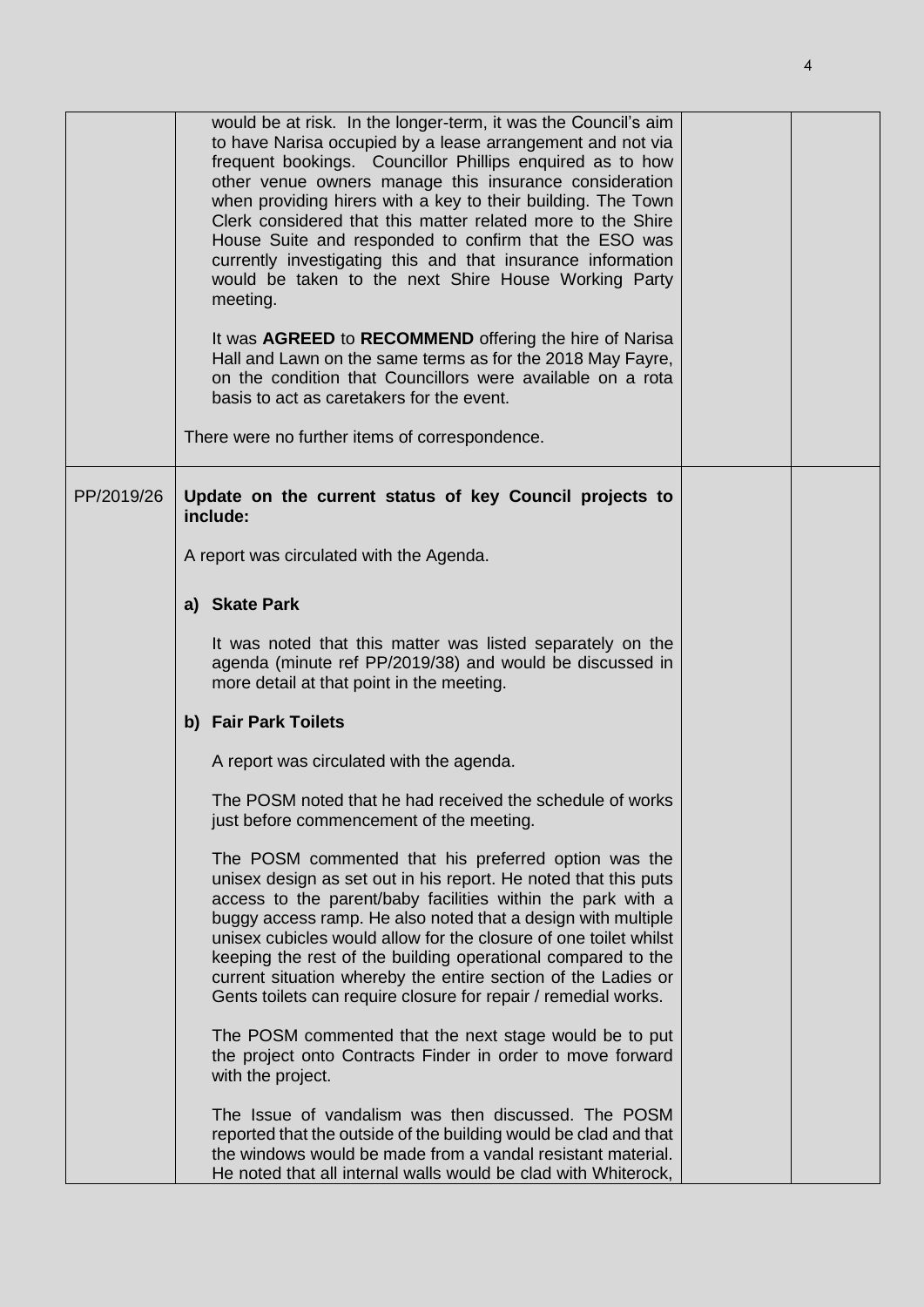|  | all electrics would be hidden, and all fixtures/fittings would be<br>as vandal resistant as the budget would allow. He also noted<br>that CCTV covers the Fair Park to assist with recording of any<br>community safety issues.                                                                                                                                                                                                                                                                                                                                                                                                                                                                              |  |
|--|--------------------------------------------------------------------------------------------------------------------------------------------------------------------------------------------------------------------------------------------------------------------------------------------------------------------------------------------------------------------------------------------------------------------------------------------------------------------------------------------------------------------------------------------------------------------------------------------------------------------------------------------------------------------------------------------------------------|--|
|  | Members queried whether it would be possible to adjust the<br>design in order that the 'store doors' and door to the toilet on<br>the same wall (north west of the drawing) could be moved to<br>the sides of the building so that all doors were on elevations<br>where there would be improved CCTV coverage, as it might<br>mitigate any antisocial behaviour occurring at the far end of<br>the building.                                                                                                                                                                                                                                                                                                |  |
|  | Councillor P Brown commented that he felt the cladding would<br>be vulnerable to vandalism within 10 years and considered<br>render would be a cheaper option although<br>that<br>acknowledging that it would require maintenance and could<br>still be damaged. He also felt that more vandal proof fittings<br>should be costed.                                                                                                                                                                                                                                                                                                                                                                           |  |
|  | It was noted that the Disabled toilets will have radar key<br>access, as per current facilities, which mitigates vandalism.                                                                                                                                                                                                                                                                                                                                                                                                                                                                                                                                                                                  |  |
|  | The Town Clerk commented that, if Members were to agree<br>on the layout for the new facilities, the POSM would then be<br>able to speak with RTP in more detail about materials.                                                                                                                                                                                                                                                                                                                                                                                                                                                                                                                            |  |
|  | Councillor Phillips enquired as to whether there was a date in<br>mind for completion of the project. The POSM responded that,<br>once Members had agreed on a design, as well any fixtures<br>and fittings, the project would then be required to go onto<br>Contracts Finder for a month.                                                                                                                                                                                                                                                                                                                                                                                                                  |  |
|  | It was AGREED to RECOMMEND proceeding with the unisex<br>design P180406-01 as recommended by the POSM, with<br>further design exploration around the possibility of the two end<br>doors being moved to the side elevations of the building and<br>to investigate different options i.e. rendering versus cladding.                                                                                                                                                                                                                                                                                                                                                                                          |  |
|  | On a separate matter relating to BTC public toilets, Councillor P<br>T Cooper wished to raise the issue of the possibility of community<br>toilets at the Old Library, as an alternative to the Higher Bore<br>Street toilets, which he had been discussing with IntoBodmin and<br>local residents. He queried whether the refurbishment and<br>installation of new hand wash units at Higher Bore Street toilets<br>could have been postponed until a consensus and decision had<br>been reached on the provision of community toilets in the Old<br>Library, as this would assist and underpin that venue as a<br>community building and reduced the Council's operating costs<br>with Higher Bore Street. |  |
|  | The Town Clerk commented that the decision had been made by<br>Council to replace these handwash facilities some time ago and<br>the works had therefore been carried out due to the fact that the                                                                                                                                                                                                                                                                                                                                                                                                                                                                                                           |  |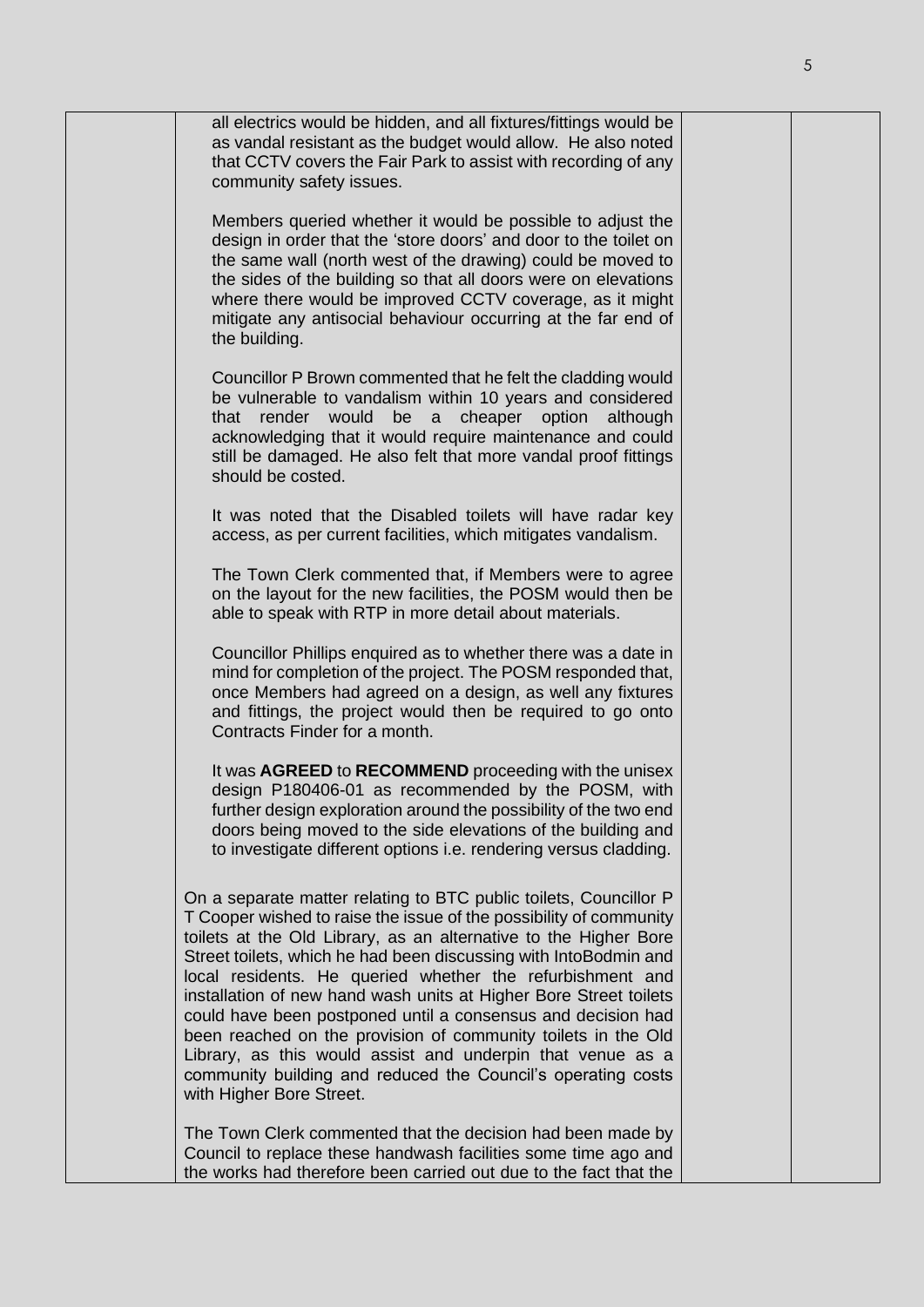|            | previous models were now obsolete, given their age which in<br>some cases was in excess of 30 years, and any breakdown of<br>these units would have resulted in the toilets being closed given<br>the inability for repairs to be carried out by Wallgate resulting in<br>no hand wash facilities.<br>There then followed some discussion regarding community toilets<br>with some Members thinking it was a positive step worth<br>exploring, whilst others felt that the Council should not be<br>considering the closure of another public toilet even if it was to<br>offer an alternative within a third-party building.<br>The Chairman commented that there was no decision to be made |  |
|------------|-----------------------------------------------------------------------------------------------------------------------------------------------------------------------------------------------------------------------------------------------------------------------------------------------------------------------------------------------------------------------------------------------------------------------------------------------------------------------------------------------------------------------------------------------------------------------------------------------------------------------------------------------------------------------------------------------|--|
|            | at the present meeting and that the matter should be brought back<br>to a future meeting for further discussion.                                                                                                                                                                                                                                                                                                                                                                                                                                                                                                                                                                              |  |
|            | c) Site for new cemetery                                                                                                                                                                                                                                                                                                                                                                                                                                                                                                                                                                                                                                                                      |  |
|            | A report was circulated with the agenda.                                                                                                                                                                                                                                                                                                                                                                                                                                                                                                                                                                                                                                                      |  |
|            | The POSM noted that local landowners had been contacted<br>the previous week in order to enquire as to their interest in<br>selling land to BTC for the purpose of creating a new cemetery<br>and that, so far, no responses had been received. A public<br>notice had also been put in a local newspaper in order for<br>council to follow an open process.                                                                                                                                                                                                                                                                                                                                  |  |
|            | There was some discussion around the ways in which BTC<br>could pursue acquisition of land, with Members querying any<br>assistance given by Cornwall Council. Councillor P Cooper<br>commented that a Freedom of Information request had been<br>submitted to Cornwall Council to establish expenditure on<br>cemetery facilities owned by them, but that the information<br>received from this request had not provided the detail of<br>information requested. He noted that a meeting had been<br>requested with the incoming portfolio holder to discuss this<br>further.                                                                                                                |  |
|            | d) Machinery Shed                                                                                                                                                                                                                                                                                                                                                                                                                                                                                                                                                                                                                                                                             |  |
|            | It was noted that this project had been put on hold pending<br>further information.                                                                                                                                                                                                                                                                                                                                                                                                                                                                                                                                                                                                           |  |
| PP/2019/27 | Cornwall Council Local Maintenance Partnership (LMP)<br>2019/20 - to consider partnership with Cornwall Council for<br>maintenance of Public Rights of Way                                                                                                                                                                                                                                                                                                                                                                                                                                                                                                                                    |  |
|            | A copy of the documentation provided by Cornwall Council was<br>circulated with the agenda.                                                                                                                                                                                                                                                                                                                                                                                                                                                                                                                                                                                                   |  |
|            | Having considered the documentation and the related costs and<br>staff time involved in taking part in any such scheme, it was<br>AGREED to RECOMMEND not pursuing this matter.                                                                                                                                                                                                                                                                                                                                                                                                                                                                                                               |  |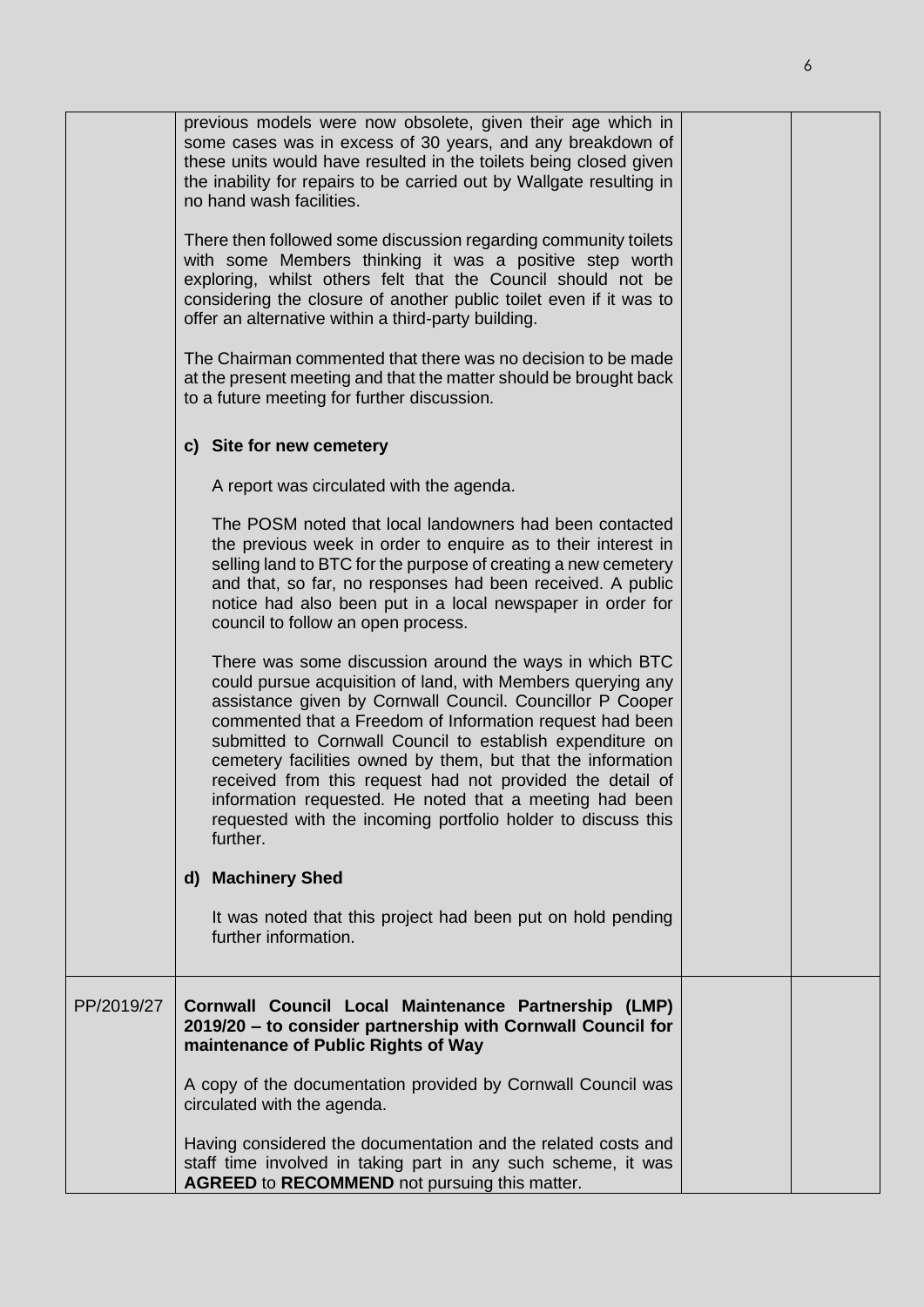| PP/2019/28 | Explore by Bike - Update on use of Priory Car Park<br>The POSM reported that the business owner was progressing<br>well with the necessary applications and he was currently going<br>through the planning process and that he was hoping for a start<br>date of 22 April.                                                                                                                                                                                                                                              |  |
|------------|-------------------------------------------------------------------------------------------------------------------------------------------------------------------------------------------------------------------------------------------------------------------------------------------------------------------------------------------------------------------------------------------------------------------------------------------------------------------------------------------------------------------------|--|
|            | The Town Clerk noted that Council on 21 March had already<br>approved legal fee expenditure to progress with work on a lease.<br>He also commented that, in order to expedite the process, Council<br>could consider a licence to occupy whilst a full lease was being<br>prepared.                                                                                                                                                                                                                                     |  |
|            | The matter of access to electricity and water was queried. The<br>POSM commented that the main circuit board in Priory Park<br>toilets required upgrade and Explore by Bike would be able to<br>connect to that source, which BTC would recharge them for. He<br>reported that water provision would be a bit more complex and<br>this would involve digging for pipework. However, he also noted<br>that the owner has indicated that he is happy to work around these<br>issues and his aim is to be self-sufficient. |  |
|            | Councillor P Brown queried whether there would be a problem<br>with drainage on the site. The Town Clerk responded to confirm<br>that this matter, and the specific siting of the business would be<br>looked at in more detail as matters progressed.                                                                                                                                                                                                                                                                  |  |
|            | It was also noted that Age Concern had previously enquired as to<br>the possibility of relocating some of the Disabled parking bays to<br>the area of car park outside the Shire House Suite and that this<br>work could be considered in relation to any adjustment in parking<br>bays to accommodate Explore by Bike.                                                                                                                                                                                                 |  |
| PP/2019/29 | Coldharbour Sports Pitches - To update on works to Pavilion                                                                                                                                                                                                                                                                                                                                                                                                                                                             |  |
|            | A report was circulated with the agenda.                                                                                                                                                                                                                                                                                                                                                                                                                                                                                |  |
|            | The POSM reported that, as set out in his report, CAMS had<br>provided by far the most preferential quote, based on a wish to<br>support this community asset.                                                                                                                                                                                                                                                                                                                                                          |  |
|            | Councillor P Brown commented that this quote should be queried<br>as he was concerned at the variation with the other two<br>quotations, which in his opinion was cause for concern. The<br>POSM responded to comment that he felt it was a reflection of<br>community spirit and a local company appreciating the works are<br>required and wanting to provide their services at cost. The POSM<br>confirmed that quotes were comparable.                                                                              |  |
|            | The Chair indicated her concern about the significant difference<br>between the quotes.                                                                                                                                                                                                                                                                                                                                                                                                                                 |  |

7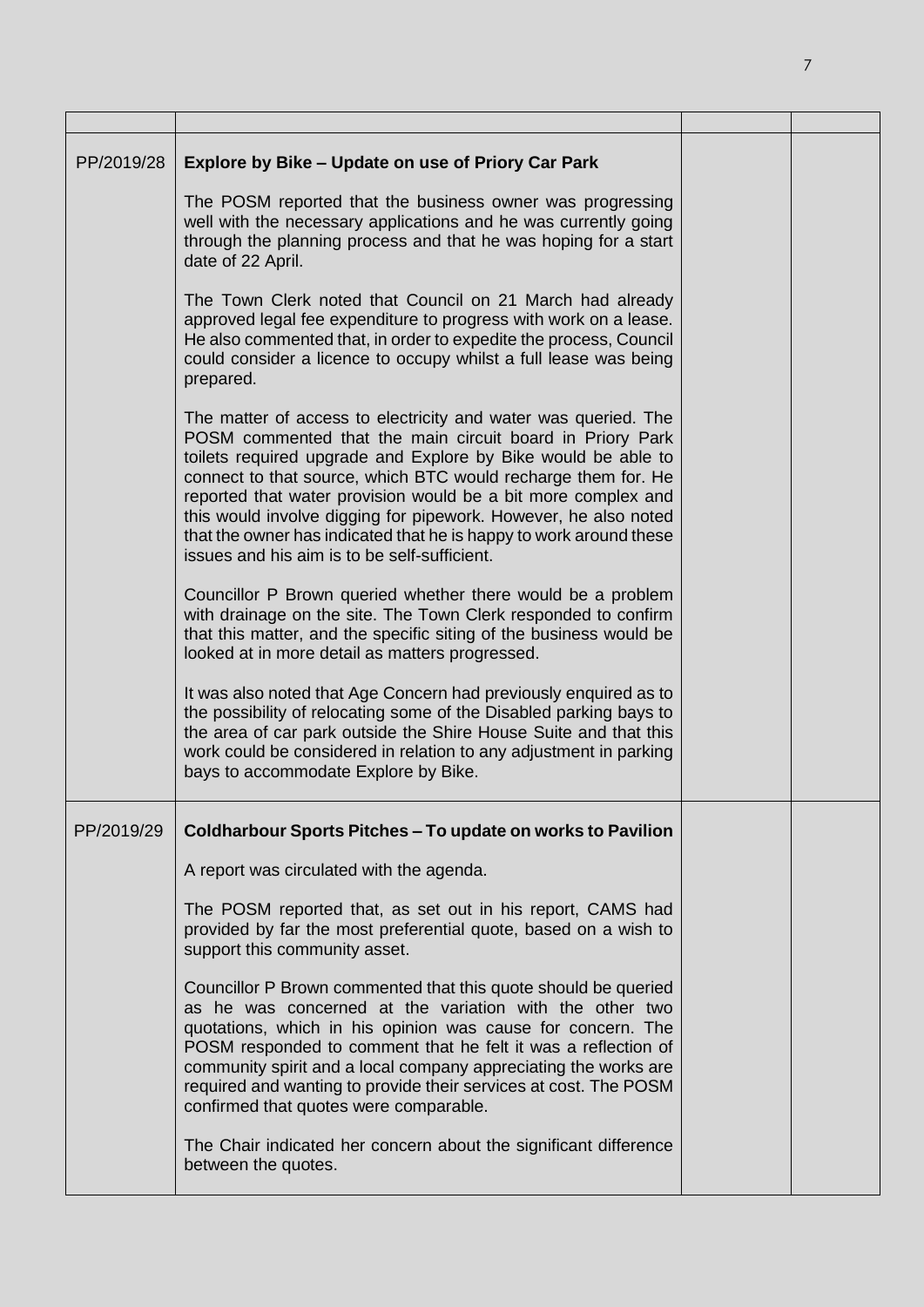|            | Following discussion, it was AGREED to RECOMMEND<br>engaging CAMS to carry out the works to Coldharbour Pavilion at<br>a cost of £3,860.00 plus VAT.<br>Councillor P Brown voted against this decision.                                                                                                                                                                                                                                                                                                                                                                                                                        |  |
|------------|--------------------------------------------------------------------------------------------------------------------------------------------------------------------------------------------------------------------------------------------------------------------------------------------------------------------------------------------------------------------------------------------------------------------------------------------------------------------------------------------------------------------------------------------------------------------------------------------------------------------------------|--|
| PP/2019/30 | To consider enquiry relating to interim refilling of Rhind<br><b>Street salt bins</b>                                                                                                                                                                                                                                                                                                                                                                                                                                                                                                                                          |  |
|            | A copy of an email from Cornwall Council Highway & Environment<br>Manager was circulated with the agenda.                                                                                                                                                                                                                                                                                                                                                                                                                                                                                                                      |  |
|            | The Town Clerk reported that this request followed the snow<br>incident in February this year and these sorts of request do get<br>generated after this sort of inclement weather. He reported that<br>the history behind this request goes back a few years when<br>Cornwall Council opted to cut costs by only topping up bins once<br>a year at the start of each winter. It was agreed by CC that any<br>additional refills should be funded by the Town and Parish council<br>sector and that members of the public are now referred by<br>Cornwall Council on to each Parish / Town Council.                             |  |
|            | The Town Clerk commented that the Town Council's previous<br>position had been a view that salt bins can be fairly ineffective<br>given the topography of some of the estate roads and, as the<br>spreading is done by hand, an even distribution / spread across<br>the road is not achieved and that there have been previous<br>reports that members of the public access these bins to grit their<br>own driveways rather than public highways. He noted that they<br>had also, rather unfortunately, been used on occasion as urinals,<br>rendering the contents in some town centre locations an<br>unpleasant resource. |  |
|            | Members considered that, as these are located on adopted<br>highways, the responsibility should sit with Cornwall Council.<br>Members did not feel that BTC should accept liability for these<br>bins and that it was a concern that, by agreeing to fund the refilling<br>of one salt bin, a precedent would be set. Members felt the<br>usefulness of these bins as a resource appeared limited.                                                                                                                                                                                                                             |  |
|            | It was AGREED to RECOMMEND that BTC refuse this request<br>from Cornwall Council.                                                                                                                                                                                                                                                                                                                                                                                                                                                                                                                                              |  |
| PP/2019/31 | <b>Beacon Monument survey report</b>                                                                                                                                                                                                                                                                                                                                                                                                                                                                                                                                                                                           |  |
|            | A report was circulated with the agenda.                                                                                                                                                                                                                                                                                                                                                                                                                                                                                                                                                                                       |  |
|            | The POSM reported that the annual inspection of the monument<br>had been carried out, and that a higher resolution drone had been<br>used on this occasion. He noted that this report has been referred<br>to Knevitts Consulting and results were expected by the end of<br>the week.                                                                                                                                                                                                                                                                                                                                         |  |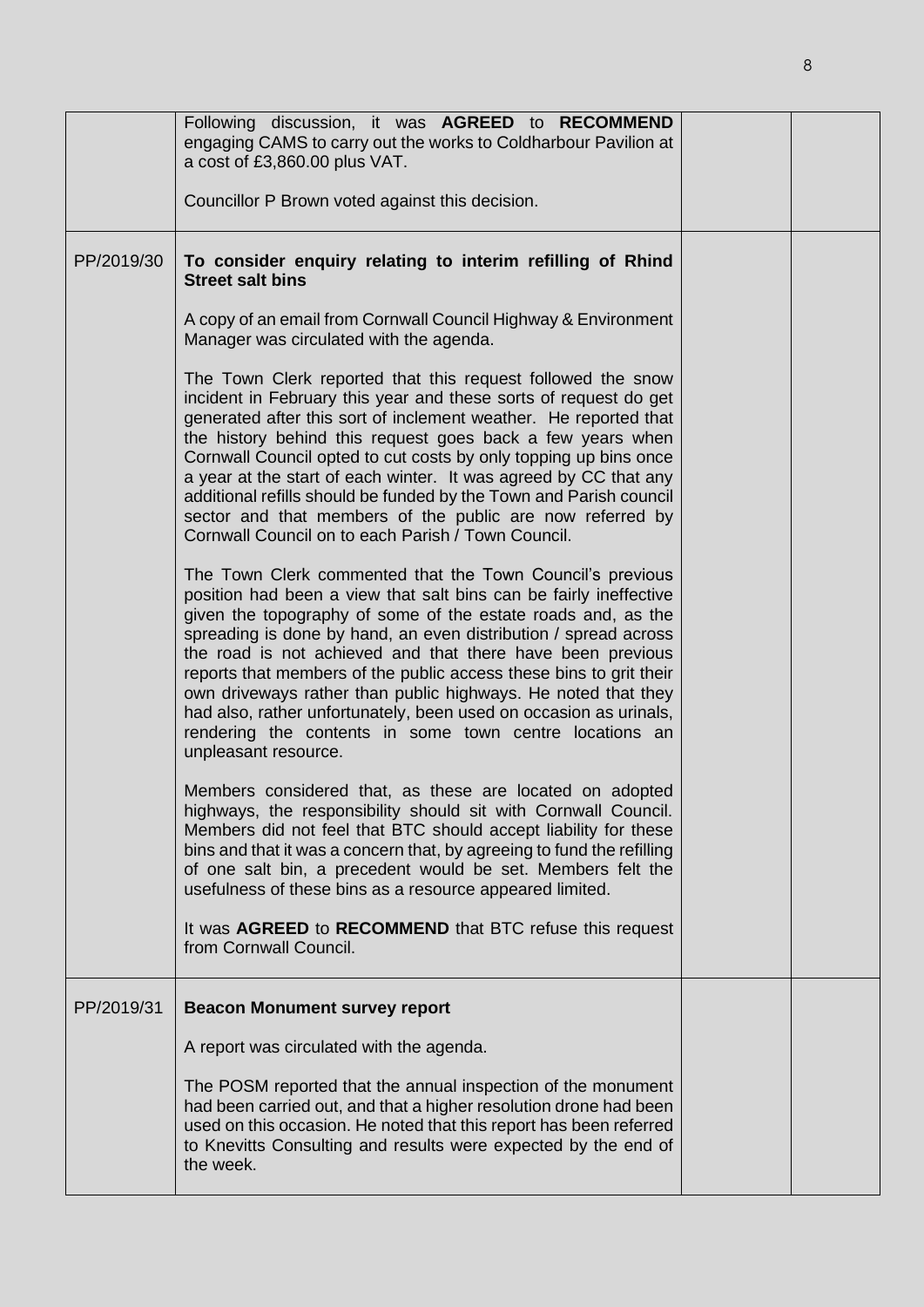|            | The POSM would update Members with further information in due<br>course.                                                                                                                                                                                                                                                                                                                                                                                                                                                                                                                                                                                                                                                                                                                                                                                                                                                                                                                                                                                                                                                                                                                                                                                                                                                                                                                                                                                                                                                                                                                                                                            |           |                    |
|------------|-----------------------------------------------------------------------------------------------------------------------------------------------------------------------------------------------------------------------------------------------------------------------------------------------------------------------------------------------------------------------------------------------------------------------------------------------------------------------------------------------------------------------------------------------------------------------------------------------------------------------------------------------------------------------------------------------------------------------------------------------------------------------------------------------------------------------------------------------------------------------------------------------------------------------------------------------------------------------------------------------------------------------------------------------------------------------------------------------------------------------------------------------------------------------------------------------------------------------------------------------------------------------------------------------------------------------------------------------------------------------------------------------------------------------------------------------------------------------------------------------------------------------------------------------------------------------------------------------------------------------------------------------------|-----------|--------------------|
| PP/2019/32 | <b>Shire House Working Party, to include:</b><br>a) Notes from interim meeting held on 6 March 2019<br>b) Notes from meeting held on 12 March 2019<br>Copies of the notes were circulated with the agenda.<br>The Chairman updated Members that the meetings had gone well<br>and the community engagement, as set out in the notes from the<br>12 March meeting, had been helpful in understanding that<br>members of the community would like the building to be more<br>accessible. She noted that the Working Party were considering<br>issues around separating the alarms for the Suite and the House<br>and also around insurance. It was noted that Councillor J P<br>Cooper had been looking into the possibility of a keypad on the<br>doors.<br>The Working Party also understood there to be a wooden floor<br>underneath the carpet in the Suite which they would like to<br>reinstate if possible. The Town Clerk was unsure as to the nature<br>of the floor but noted that the Facilities Administrator could<br>enquire with Bodmin Flooring, who had laid the carpet and had<br>revisited to address some issues (minor re-gluing).<br>The Chair noted that the Working Party hoped to bring more<br>information back to the next Full Council meeting.<br>It was noted that the ESO attended the meeting on 6 March and<br>would be in attendance to provide an update at the next Working<br>Party meeting.<br>The Town Clerk noted that, for accuracy, the ESO was listed with<br>the Members and, to differentiate him as an Officer, it would be<br>appropriate to list him separately under the heading 'in<br>attendance'. | <b>FA</b> | Next WP<br>meeting |
| PP/2019/33 | Western Power Distribution (WPD) – to consider approval of<br>wayleave agreement for proposed underground cable<br>installation on land adjacent to Bodmin Jail<br>Copies of the letter, notice and agreement from WPD were<br>circulated with the agenda.<br>Members considered that this work needed to be carried out and<br>it would not be reasonable to withhold access.<br>It was AGREED to RECOMMEND allowing WPD access to BTC<br>land to carry out these works.                                                                                                                                                                                                                                                                                                                                                                                                                                                                                                                                                                                                                                                                                                                                                                                                                                                                                                                                                                                                                                                                                                                                                                           |           |                    |
|            |                                                                                                                                                                                                                                                                                                                                                                                                                                                                                                                                                                                                                                                                                                                                                                                                                                                                                                                                                                                                                                                                                                                                                                                                                                                                                                                                                                                                                                                                                                                                                                                                                                                     |           |                    |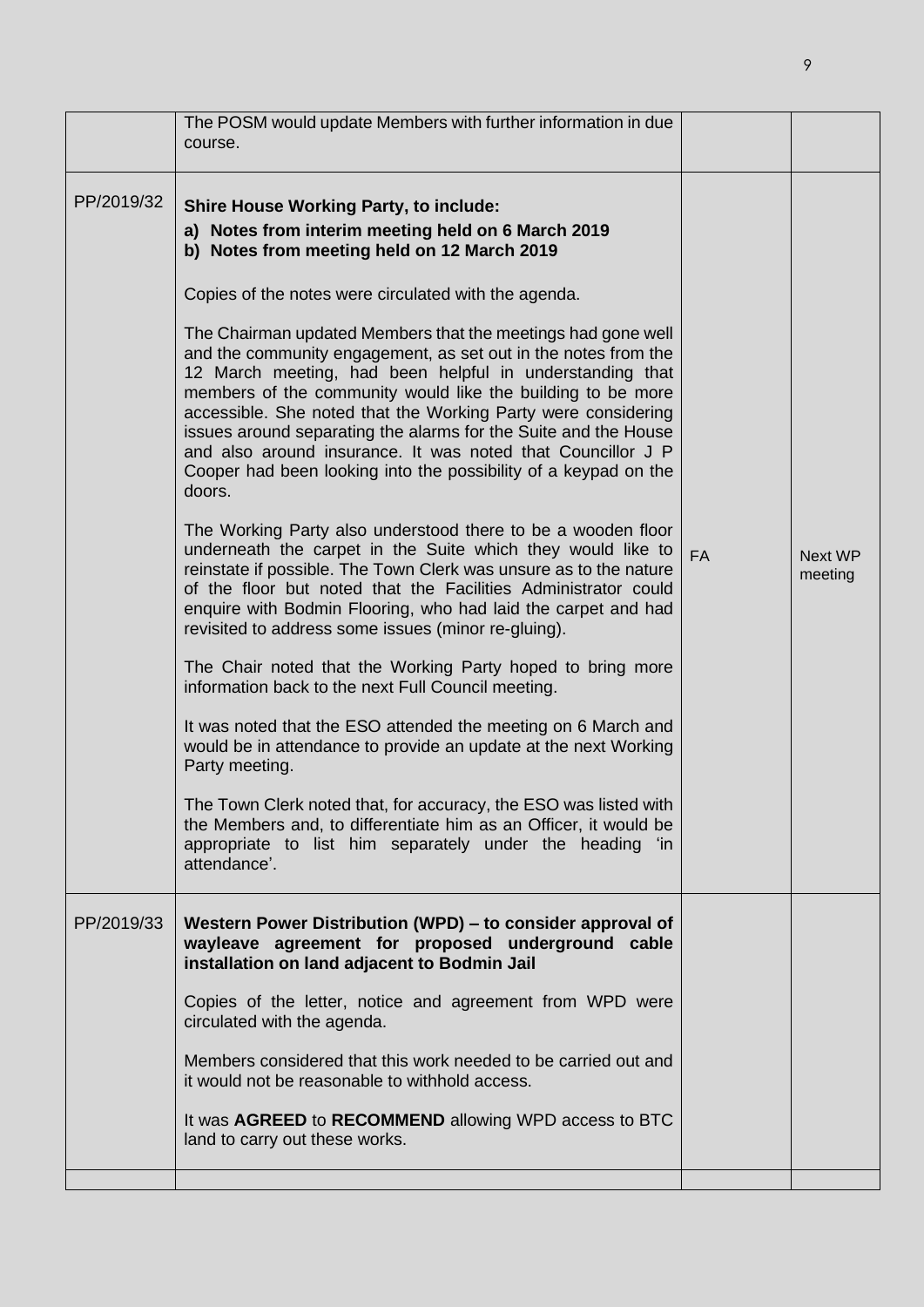| PP/2019/34 | Update on installation of Wallgate Handwash Facilities                                                                                                                                                                                                                                                                                                                                                                                                                                                                                                                |           |          |
|------------|-----------------------------------------------------------------------------------------------------------------------------------------------------------------------------------------------------------------------------------------------------------------------------------------------------------------------------------------------------------------------------------------------------------------------------------------------------------------------------------------------------------------------------------------------------------------------|-----------|----------|
|            | A report was circulated with the agenda.                                                                                                                                                                                                                                                                                                                                                                                                                                                                                                                              |           |          |
|            | It was noted that this had been discussed under item<br>PP/2019/26(b).                                                                                                                                                                                                                                                                                                                                                                                                                                                                                                |           |          |
|            | The POSM highlighted the benefits outlined on page 2 of the<br>report indicating that the savings experienced by BTC in the first<br>two years of insulation would pay back the cost of installing the<br>new units.                                                                                                                                                                                                                                                                                                                                                  |           |          |
| PP/2019/35 | <b>Risk Management Update</b>                                                                                                                                                                                                                                                                                                                                                                                                                                                                                                                                         |           |          |
|            | A copy was circulated with the agenda.                                                                                                                                                                                                                                                                                                                                                                                                                                                                                                                                |           |          |
|            | The Town Clerk acknowledged that he was aware of Councillor<br>Brown's ongoing concerns relating to Hillside Park and the<br>specification for works to the leat. He commented that Officers<br>were awaiting receipt of the spec and would then be able to review<br>it in order to reassess the risk. It was noted that Mallino<br>Developments would be required to follow BTC's procurement<br>process and that Officers had also provided information to a firm<br>BTC have used previously, and they would review the tender pack<br>once it had been received. |           |          |
|            | Councillor Brown queried whether it might be possible to discuss<br>with the jail the possibility of providing a temporary parking<br>solution to mitigate the parking issues in the area.                                                                                                                                                                                                                                                                                                                                                                            |           |          |
|            | The Town Clerk noted that any such solution would have to take<br>into account the structural integrity of the leat before repair works<br>have taken place and whether any interim solution met with<br>planning consent. The Town Clerk advised that parking vehicles<br>in an area with a well-documented underground leat with<br>structural defects significantly raised the risks and associated<br>liability.                                                                                                                                                  |           |          |
|            | Councillor Brown enquired as to whether BTC could contact<br>Cornwall Council regarding parking enforcement in the area. The<br>Town Clerk responded that there were currently no TROs in the<br>area, so there was unfortunately a limited approach for a Civil<br><b>Enforcement Officers.</b>                                                                                                                                                                                                                                                                      |           |          |
|            | It was AGREED to RECOMMEND that the Town Clerk should<br>send an email to Bodmin Jail requesting that they provide the<br>tender documents as soon as possible and also to enquire as to<br>whether they have considered the provision of any temporary<br>parking arrangements. It was further AGREED to RECOMMEND<br>that Cornwall Council and all Members be copied into this email.                                                                                                                                                                               | <b>TC</b> | 30.03.19 |
|            | On a separate matter, Councillor P Cooper considered that the<br>BTC owned buildings which are currently unoccupied should be<br>included on the risk register. He felt that the fact these buildings                                                                                                                                                                                                                                                                                                                                                                 |           |          |